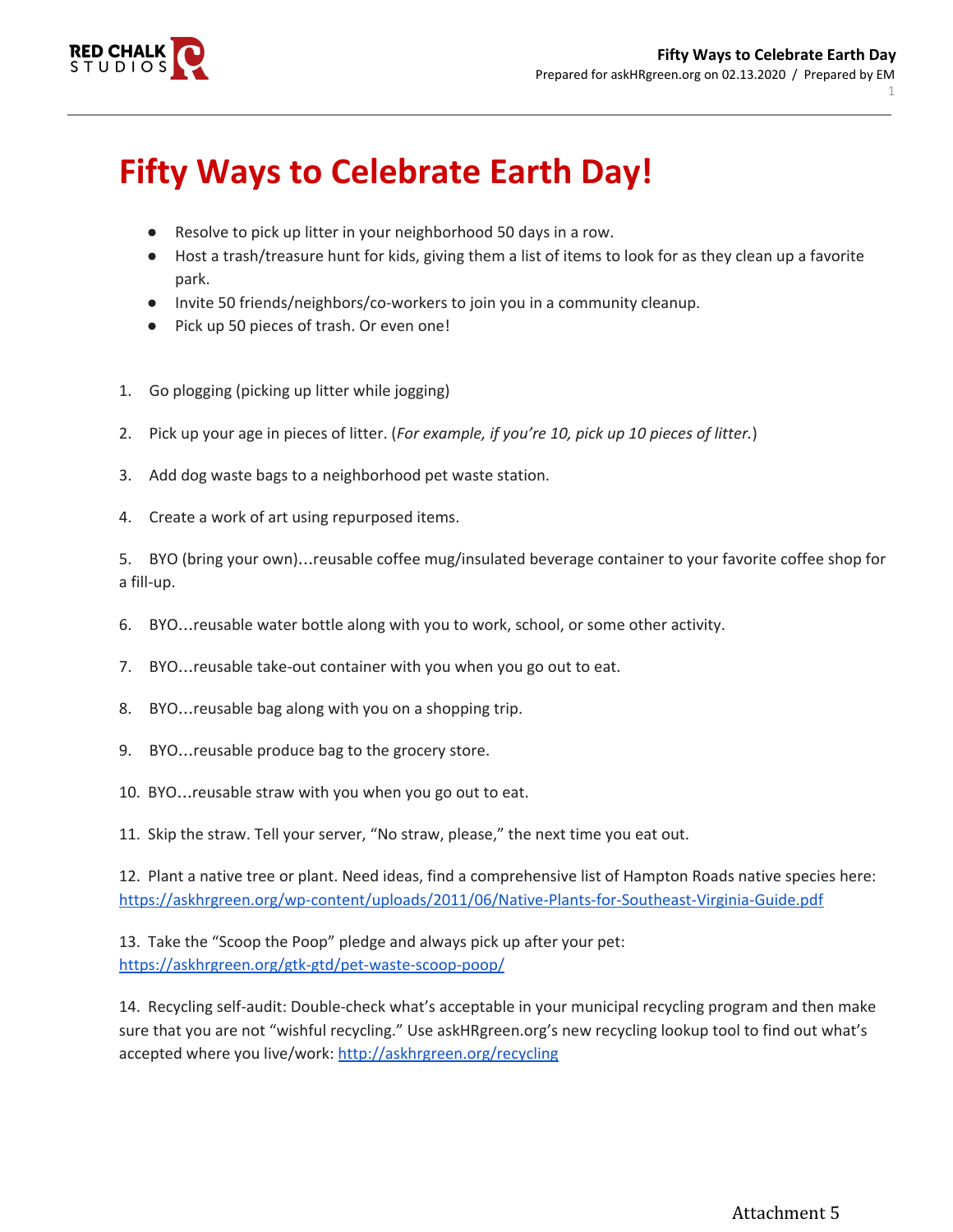

15. Read *The Lorax* or another environmentally-themed book of your choice.

16. Write an Earth Day poem.

17. Check your faucets and plumbing fixtures for leaks. If you find one, fix it! Here are some tips on finding and fixing those pesky leaks: <https://askhrgreen.org/gtk-gtd/water-leaks-finding-fixing/>

18. Create a pledge board: at work, school, or your place of worship. Leave post-it notes there so that people can write down the activities that they pledge to do for the environment throughout the next year.

19. Switch all of your paper bills over to e-bills if the provider offers that option.

20. Replace inefficient incandescent light bulbs with efficient CFLs or LEDs.

21. Install a programmable thermostat to save energy and money.

22. Pack your lunch in a reusable bag.

23. Form a "green team" at your office/school/place of worship to find cost-effective ways to conserve resources and promote sustainability.

24. Volunteer with a local environmental group.

25. Join a local park, river or beach clean-up.

26. Bike or carpool to work or school.

- 27. Spend one hour in nature.
- 28. Take a walk or hike outside.
- 29. Go ahead, hug a tree!
- 30. Build a rain barrel.
- 31. Turn off the water when you brush your teeth.
- 32. Take a 5-min (or less) shower.
- 33. Turn devices off at night.

34. Swap your packaging. Grocery shop with the end point in mind and select only products in packaging accepted for recycling where you live.